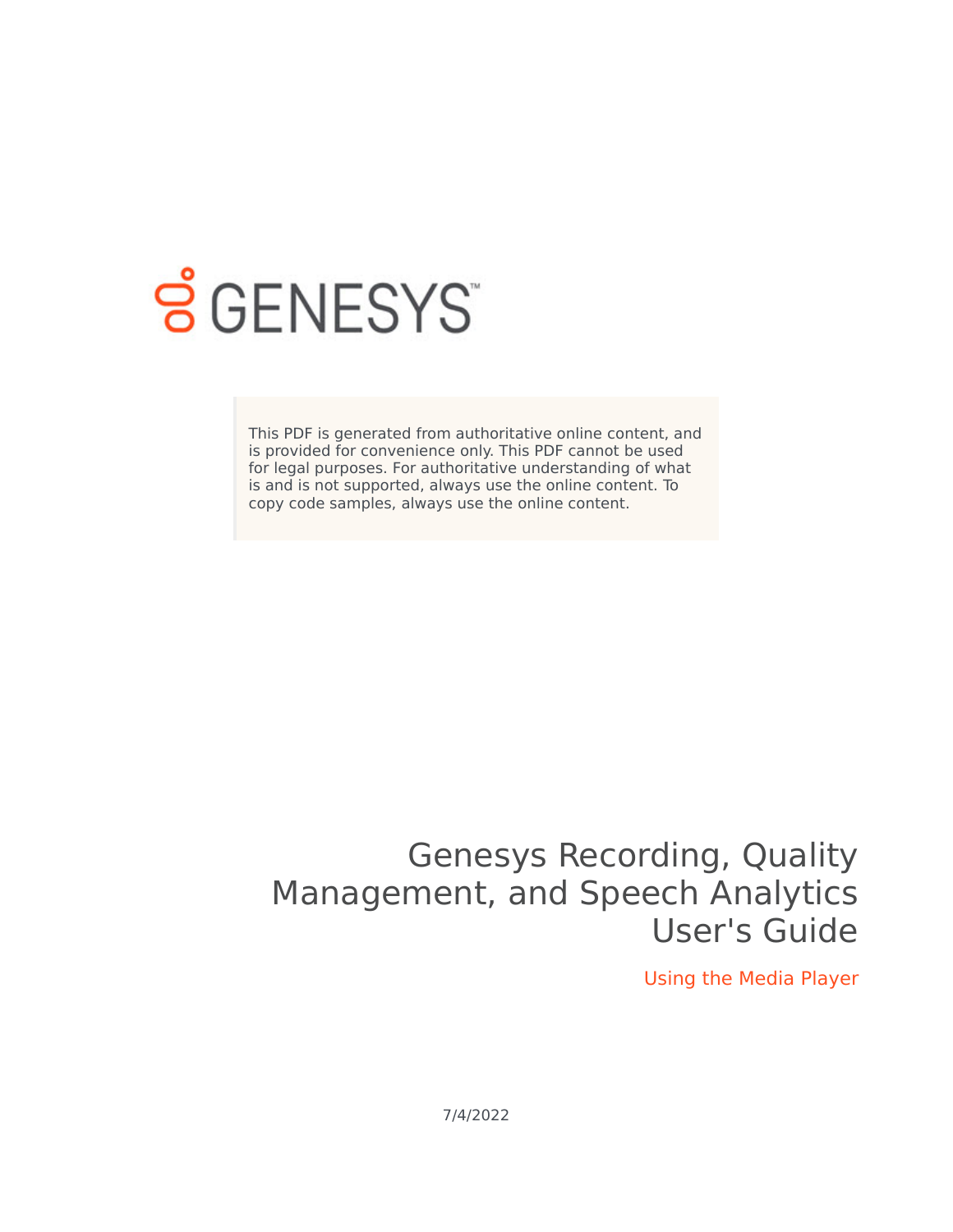## Contents

#### • 1 [Playback](#page-3-0)

- 1.1 [Playback timeline](#page-3-1)
- 1.2 [Playback controls](#page-4-0)
- 1.3 [Hidden Confidential Information](#page-6-0)
- 2 [Dual-channel audio](#page-7-0)
- 3 [Other Media Player actions](#page-7-1)
	- 3.1 [Export an interaction](#page-8-0)
	- 3.2 [Add an interaction to a list](#page-8-1)
	- 3.3 [Delete an interaction from the current interaction list](#page-8-2)
	- 3.4 [Create a permalink to an interaction](#page-9-0)
	- 3.5 [Tag an interaction](#page-9-1)
	- 3.6 [Remove a tag from an interaction](#page-9-2)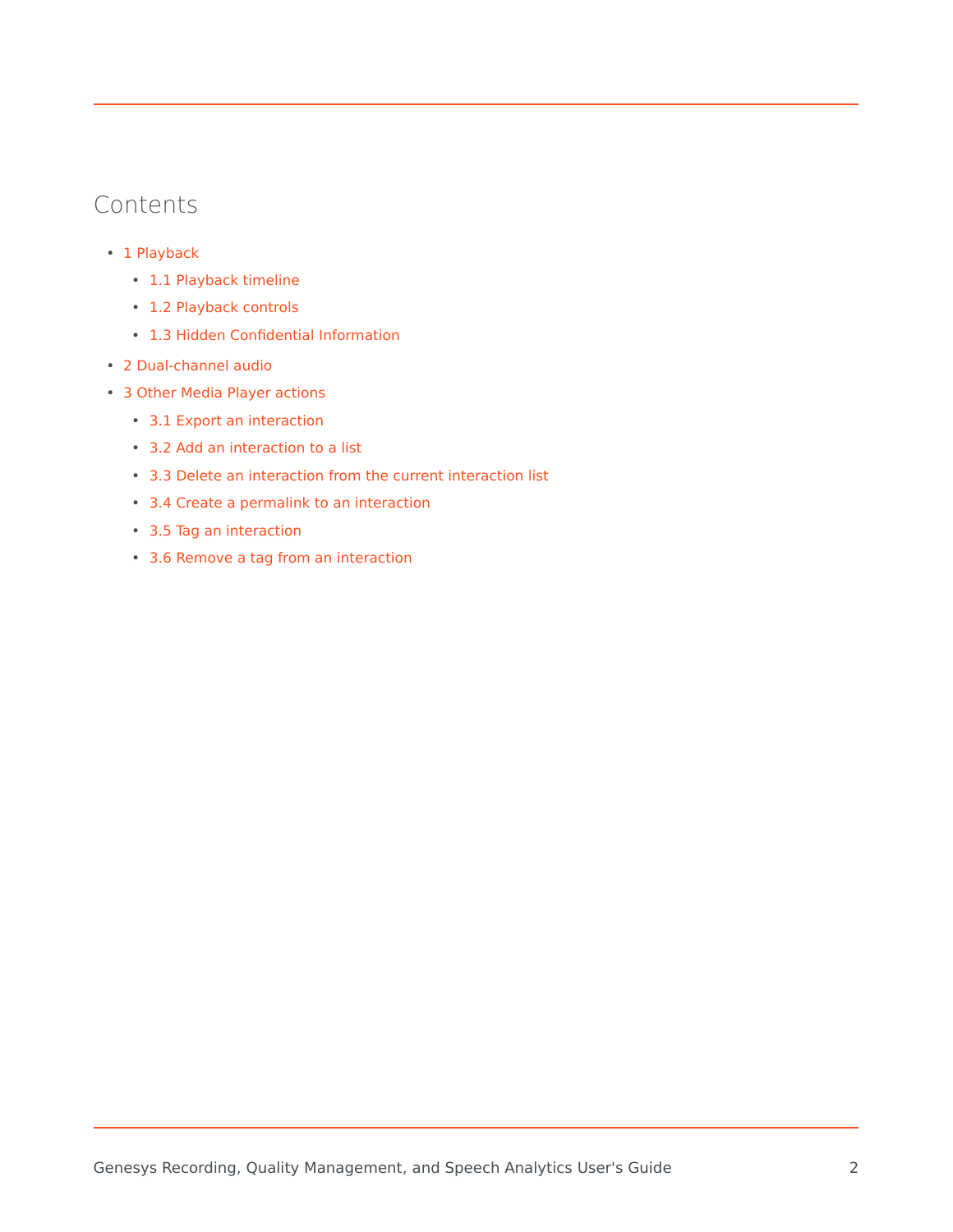

• Administrator

Use the Media Player to play back the audio of a recorded interaction and explore other aspects of the interaction. With the Media Player you can listen to an interaction, access a transcript of the interaction to view the words spoken, read comments to view other users ideas and thoughts about the interaction, add your own comments, view events associated with the interaction, an so on.

#### **Related documentation:**

• •

The Media Player provides a range of interaction playback features that can help you to:

- Quickly and easily find information associated with the specific interaction.
- View events associated with the interaction.
- View an interaction's transcript.
- Add comments and view comments made by other users.

**To activate the Media Player**, click the **Play** icon **b** in the Search Results grid. The Media Player is displayed as a timeline with various controls and a variety of information. If interactions are recorded with two audio channels (for example, one for the agent and the other for the customer), the audio channels are shown on both sides of the audio line (one speaker above and the other below).

Events (both linguistic and non-linguistic) and comments are indicated by icons above the audio graph.

To learn more about how to work with the Media Player refer to the following sections:

- Playback: Enables you to listen to a specific interaction.
- Media Player actions: Enables you to perform numerous tasks associated with the interaction you are playing.
- Interaction transcript: Enables you to view the words spoken during the interaction.
- Interaction comments: Enables you to view other users' ideas and thoughts about the interaction and provides you with the option of making comments yourself.
- Interaction attributes: Enables you to view specific characteristics about the interaction you are playing.
- Interaction events: Shows you when events are detected during the interaction.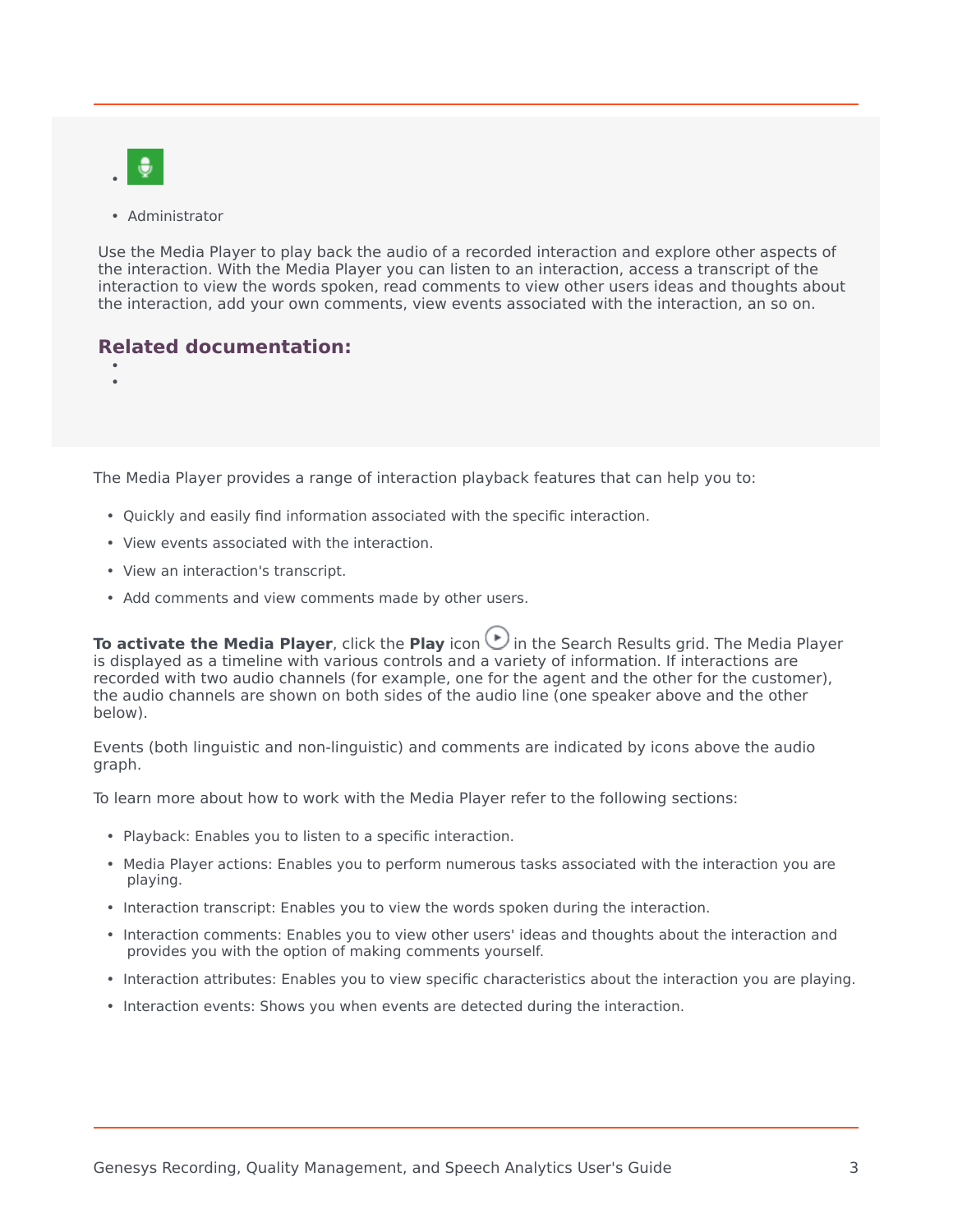#### Important

Interactions are re-indexed when an interaction is played and when a comment is added or changed.

## <span id="page-3-0"></span>Playback

The Media Player is activated above the Search Results grid when you select to play back an audio interaction, event and/or screen recording.

Before you begin working with the Media Player consider the following:

- You can play back an interaction from any point in the recording.
- Supports voice recordings and screen recordings in both primary and secondary regions. You can use the SpeechMiner UI of the primary region to play back the recordings from both regions.

### Warning

SpeechMiner is deployed in the primary region. If the primary region goes down, the recordings for the calls in the secondary region are not lost. Because of the switchover, there is a delay in SpeechMiner processing the calls from the secondary region.

• Voice recordings and screen recordings metadata is now exported to Azure Blob for download. You can access and export the call events associated with an interaction and also find other interactions.

#### Important

In a multi-region deployment, the audio metadata for the calls originating in the secondary region is exported to Azure Blob in the secondary region whereas the screen metadata is exported to Azure Blob in the primary region.

- Playback always begins from the location of the marker in the audio graph.
- When you play back an interaction from the Search Results grid, the marker moves to the beginning of the interaction.
- Playback begins automatically when the interaction is loaded.
- The Media Player includes various playback controls that enable you to better analyze the specific interaction. For additional information, see Playback controls.

#### <span id="page-3-1"></span>Playback timeline

The following non-linguistic icons may appear on the playback timeline. For details about each one of these refer to Interaction Events.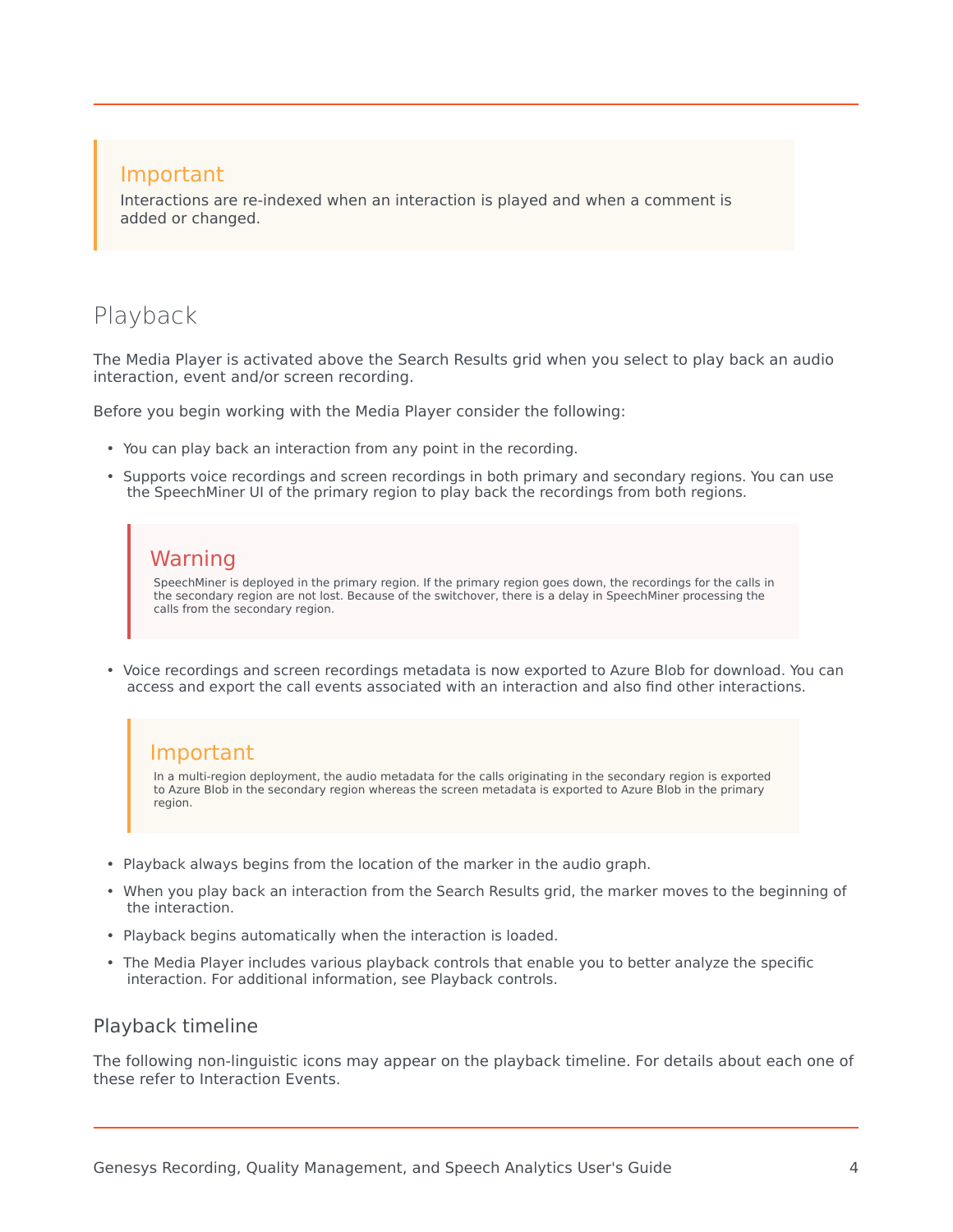| $\times$                                        | <b>Silence</b>          |
|-------------------------------------------------|-------------------------|
| $\Omega_{\rm e}$                                | <b>Agent Busy</b>       |
| $\Omega_{\!\scriptscriptstyle (\!\varsigma\!)}$ | <b>Agent Unknown</b>    |
| ᇅ                                               | <b>Music</b>            |
| G                                               | Ringback                |
| #                                               | <b>DTMF</b>             |
| Ģ                                               | <b>Negative Emotion</b> |
| پ                                               | <b>Positive Emotion</b> |
| $\propto$                                       | <b>Cross Talk</b>       |
| ☑                                               | <b>After Call Work</b>  |

#### <span id="page-4-0"></span>Playback controls

The following image and table represent all the available **playback controls**:

#### Important

The Quality Management media player contains fewer controls then the Media Player. In addition, the Quality Management media player contains an icon  $\blacksquare$  that when clicked opens the media player in a new separate window. The advantage is that you can view the media player in one screen while looking at SpeechMiner data in a second screen. For more information about Quality Management, see Quality Management (QM).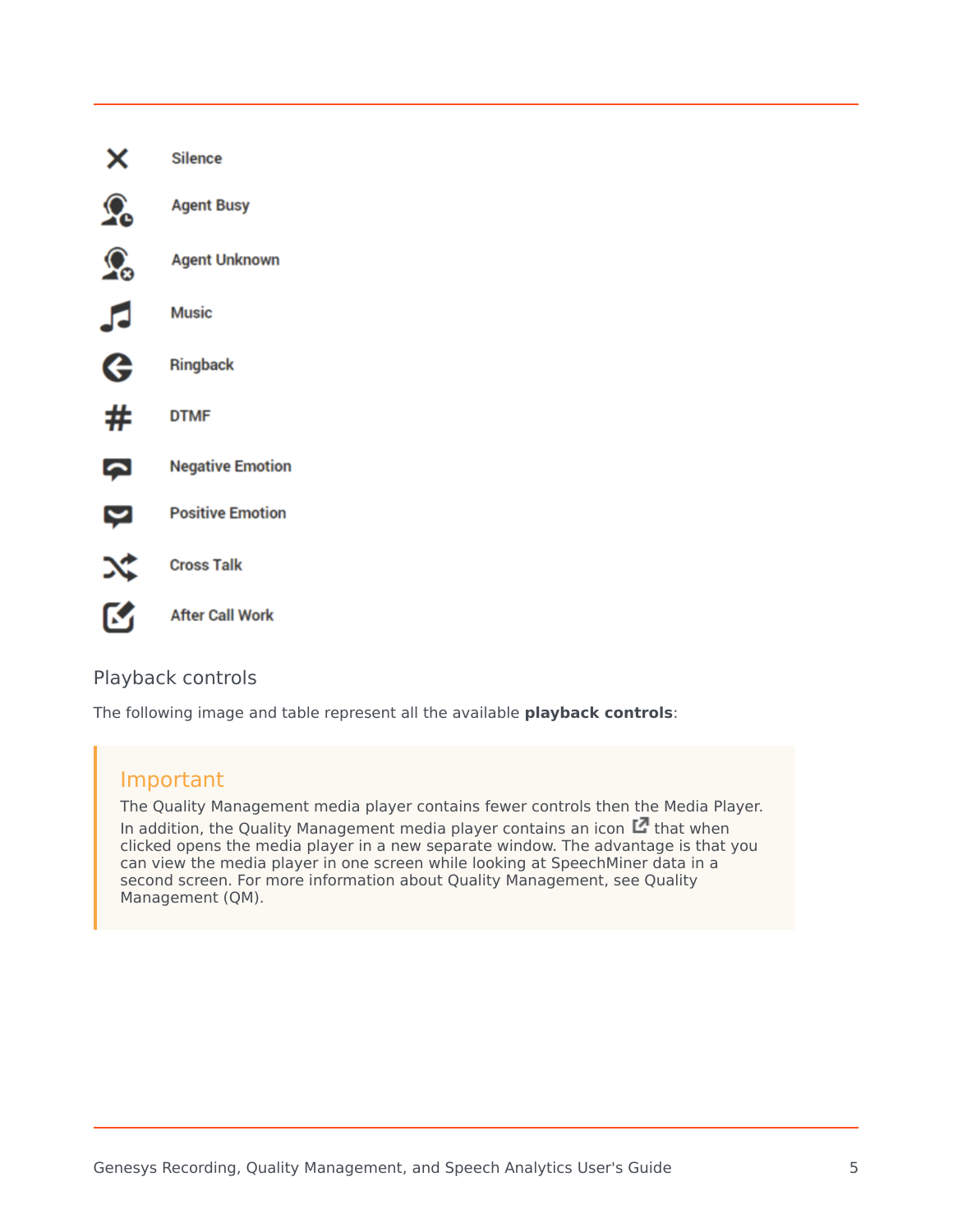

| <b>Number</b>  | <b>Description</b>                                                                                                                                                                                                                                                                                                                                                                                                                   | <b>Available for</b>       |
|----------------|--------------------------------------------------------------------------------------------------------------------------------------------------------------------------------------------------------------------------------------------------------------------------------------------------------------------------------------------------------------------------------------------------------------------------------------|----------------------------|
| $\mathbf{1}$   | Play or pause the interaction in the current location.                                                                                                                                                                                                                                                                                                                                                                               | Audio Interactions, Events |
| 2              | Play the next event.                                                                                                                                                                                                                                                                                                                                                                                                                 | Audio Interactions, Events |
| 3              | Play the previous event.                                                                                                                                                                                                                                                                                                                                                                                                             | Audio Interactions, Events |
| 4              | Rewind the playback 5 seconds from the current location of<br>the marker.                                                                                                                                                                                                                                                                                                                                                            | Audio Interactions, Events |
| 5              | Play the next or previous interaction.                                                                                                                                                                                                                                                                                                                                                                                               | Audio Interactions, Events |
| 6              | Control the speed at which the interaction is played. 1.0 is<br>the default normal speed and every number above is<br>faster. For example, 2.0 is twice as fast as the normal<br>speed.                                                                                                                                                                                                                                              | Audio Interactions, Events |
| $\overline{7}$ | Turn on/off the volume.                                                                                                                                                                                                                                                                                                                                                                                                              | Audio Interactions, Events |
| 8              | Select a volume level.                                                                                                                                                                                                                                                                                                                                                                                                               | Audio Interactions, Events |
|                | Show / Hide Screen Recording.                                                                                                                                                                                                                                                                                                                                                                                                        |                            |
| 9              | Note: If the screen recording is longer than the available audio an ACW<br>(after call work) icon appears <b>the ACW</b> icon appears on the<br>playback timeline at the time that is equal to the duration of the audio<br>media file. The screen recording plays beyond the end of the audio file.                                                                                                                                 | Audio Interactions, Events |
| 10             | Change the screen's brightness.                                                                                                                                                                                                                                                                                                                                                                                                      | Audio Interactions, Events |
| 11             | Lock/Unlock the playback with the scroll bar. When this<br>option is turned Off, you can scroll towards the end of the<br>interaction before the playback reaches the same location.<br>Turn this option On if you want the interaction to<br>automatically scroll so that the part of the interaction that<br>is currently being played back is always visible. The scroll<br>bar moves automatically to keep up with the playback. | Audio Interactions, Events |
| 12             | Indicates the specific interaction ID and agent name.                                                                                                                                                                                                                                                                                                                                                                                | Audio Interactions, Events |
|                | A menu with the following options:<br>• Export: Export the interaction to a zip file.                                                                                                                                                                                                                                                                                                                                                |                            |
| 13             | • Add To: Add the interaction to an interaction list.                                                                                                                                                                                                                                                                                                                                                                                | Audio Interactions, Events |
|                | • Tag: Add a tag to the interaction to create a connection<br>between the specific interaction and a specific topic.                                                                                                                                                                                                                                                                                                                 |                            |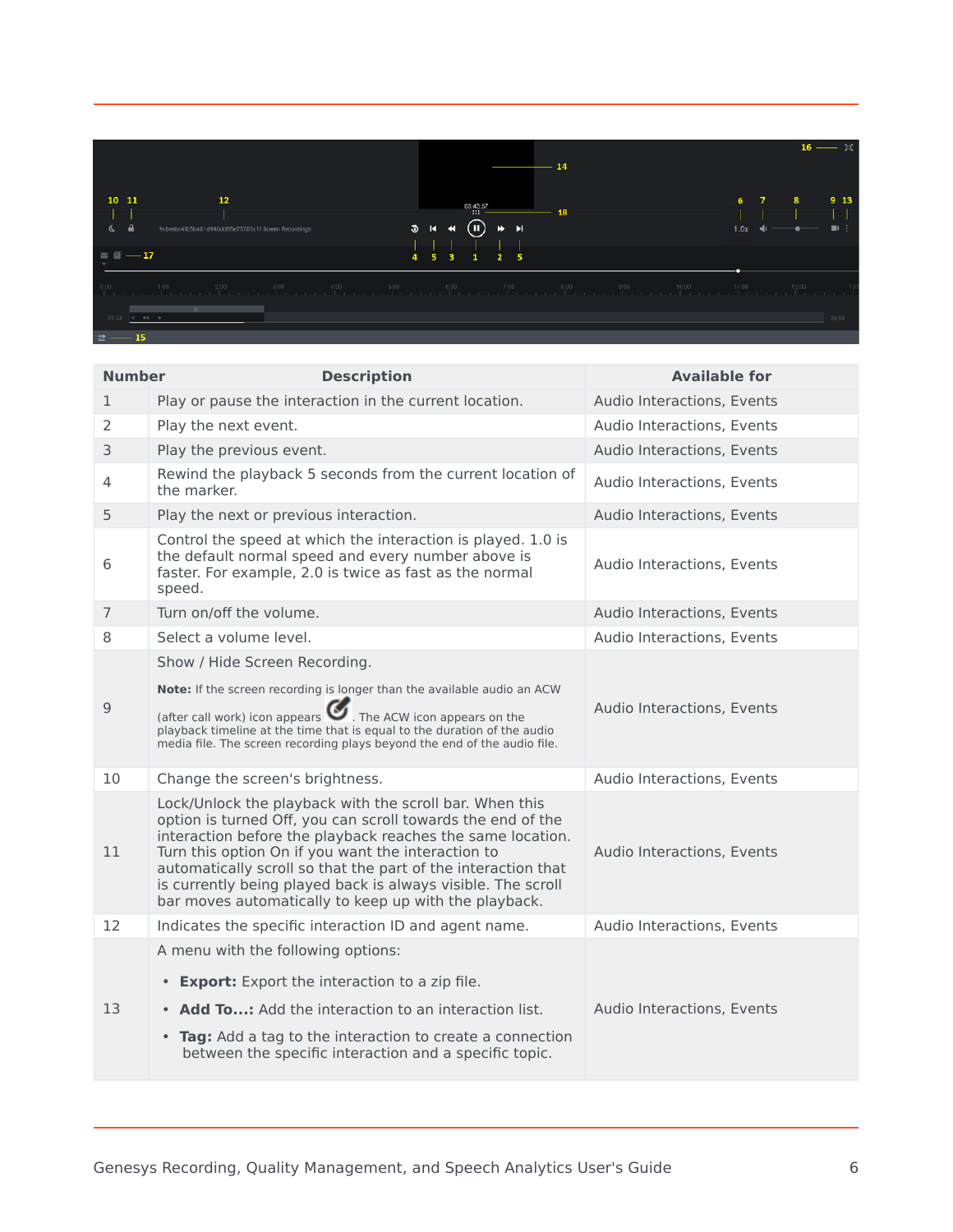| <b>Number</b> | <b>Description</b>                                                                                                                                                                                                         | <b>Available for</b>       |
|---------------|----------------------------------------------------------------------------------------------------------------------------------------------------------------------------------------------------------------------------|----------------------------|
|               | For more information, refer to Specifying search<br>criteria.                                                                                                                                                              |                            |
|               | • Evaluate: Create an evaluation session (Ad-Hoc<br>Evaluation) for the selected interaction. For details<br>about how to create and work with an Ad-Hoc<br>evaluation, see Create an Ad-Hoc Evaluation Session.           |                            |
|               | • Permalink: Copy a link to the specific interaction.                                                                                                                                                                      |                            |
|               | • Protect from Deletion / Unprotect from Deletion:<br>Tag the selected interaction with a Cannot Delete tag<br>so that it cannot be deleted, or conversely, remove the<br>Cannot Delete tag from the selected interaction. |                            |
|               | • <b>Delete:</b> Delete the specific interaction.                                                                                                                                                                          |                            |
|               | Note: For more information about some of these options, refer to Batch<br>actions.                                                                                                                                         |                            |
| 14            | Screen Recording playback. In this area of the screen you<br>can view the selected screen recording. A screen recording<br>is a video of the agent's screen during the specific agent-<br>customer interaction.            | Audio Interactions         |
| 15            | Return to the search results list.                                                                                                                                                                                         | Audio Interactions, Events |
|               | Full screen view.                                                                                                                                                                                                          |                            |
| 16            | Note: Internet Explorer 10 and 11 does not support this option.                                                                                                                                                            | Audio Interactions, Events |
| 17            | The envelope (email) and paper (chat) icon appear in the<br>location of the recording when an email was received or a<br>chat conversation took place.                                                                     | Audio Interactions, Events |
| 18            | Enables you to enlarge the video screen in the media<br>player.                                                                                                                                                            | Audio Interactions, Events |

#### <span id="page-6-0"></span>Hidden Confidential Information

Interaction audio and text may be filtered in your system so that it is hidden from the users eyes. This is done to ensure that confidential information cannot be accessed by users who do not have permission to do so. For this reason, different users may have different permissions. As a result, certain parts of an interaction may be hidden for some users but not for others.

The parts of an interaction that are hidden appear in the audio graph in gray rather than black. Likewise, the text associated with the hidden parts of the interaction is not included in the interaction transcript and the Media Player skips these areas during playback.

The following content can be hidden:

**Sensitive Topics:** Some topics may be defined in your system as Sensitive. This attribute is assigned to Topics in the SMART application and only users with special permissions can hear the audio or see the text.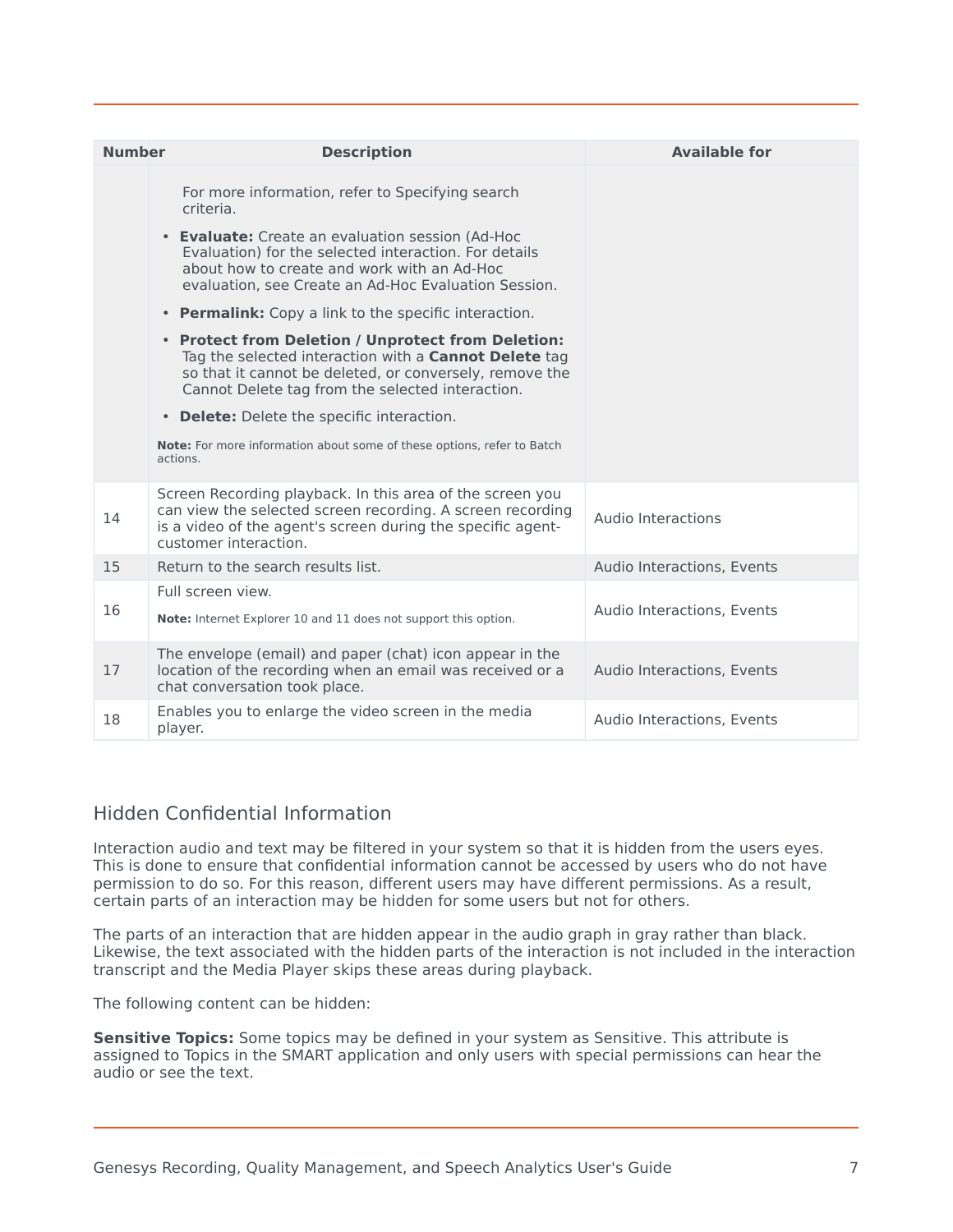**Numbers:** Numbers consisting of more than two digits may be filtered out of interactions to ensure unauthorized users do not have access to credit card numbers and other confidential information. When you filter text interactions, the confidential digits appear as asterisks.

**Comment-Only permission:** Some users may only be able to access the parts of an interaction where comments were attached.



## <span id="page-7-0"></span>Dual-channel audio

Recordings in Genesys Multicloud CX are recorded with dual channel audio, one for the agent's side of an interaction and the other for the customer's side of the interaction. If your recording system does this, an energy bar (as shown in the following image) will appear above and below the line in the audio graph so that you can tell who is speaking at any given moment. Filtered audio content is still displayed in gray. As a result, you may see as many as three different colors in the audio graph.



## <span id="page-7-1"></span>Other Media Player actions

In addition to playing back an interaction, the Media Player enables you to perform numerous tasks.

In the following sections you will learn how to:

- Export an interaction.
- Add an interaction to an interaction list.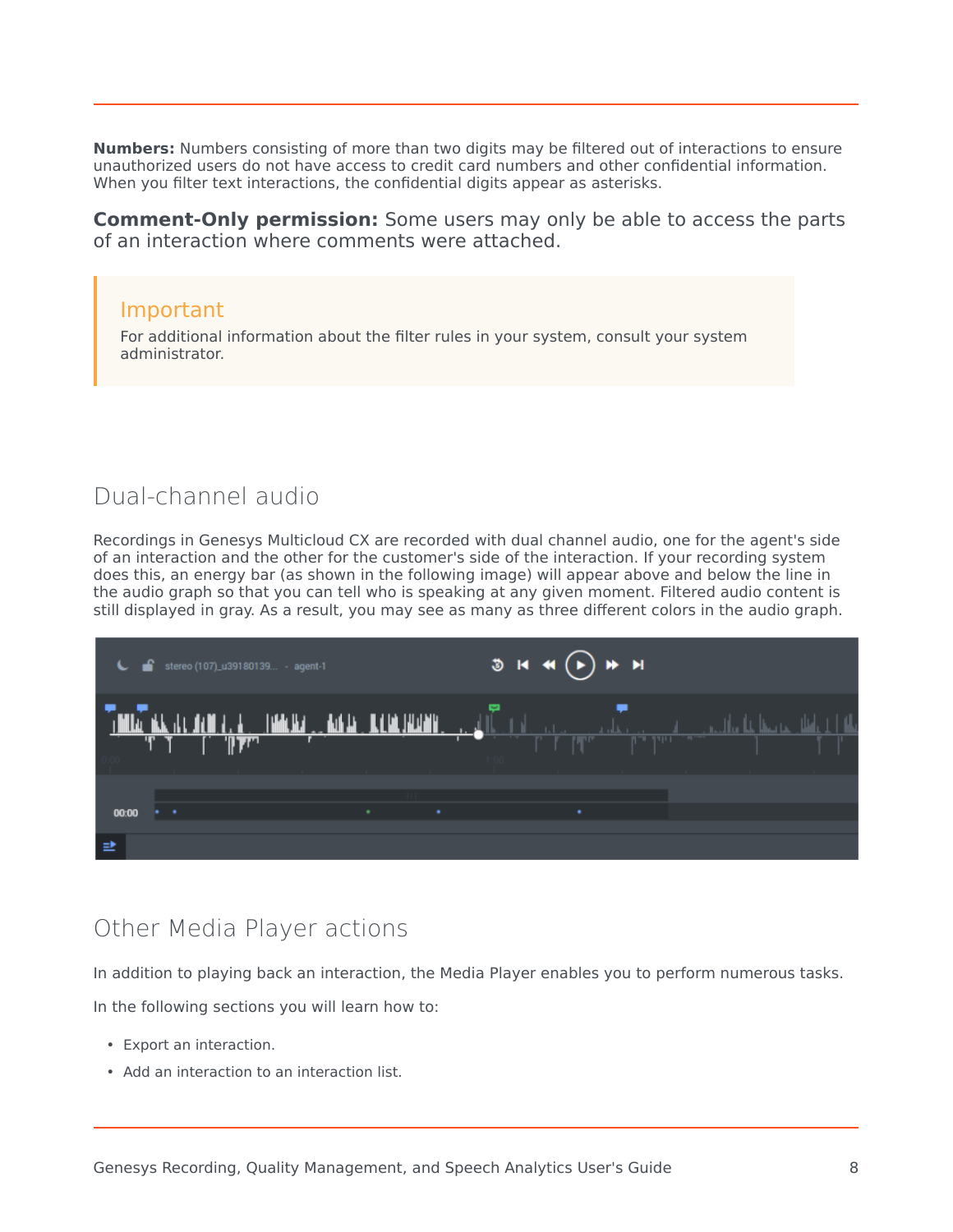- Delete an interaction from the current interaction list.
- Create a permalink to the interaction.
- Tag an interaction.
- Remove a tag from an interaction

#### <span id="page-8-0"></span>Export an interaction

If you want to save an interaction or send it to another user, you can export the interaction as a .zip file that contains the following:

- A CSV file with information about the interaction. This file can be opened using a spreadsheet application such as Microsoft Excel.
- An MP3 file. A playable audio file of the interaction (optional).

#### 1. Select **Explore > Search**.

- 2. Select the interaction(s) that you want to export.
- 3. Click **More** and select **Export**. A dialog box opens and asks if you want to include the audio files with the export.
- 4. Select **Export the selected interactions** or **Export all the interactions**.
- 5. Select the **Include audio and text interaction files** checkbox if you want to include these files in the .zip file and click **Export**.
- 6. Select the desired option. If you select **Open**, the file opens in the application that is configured to open ZIP files on your computer. If you select **Save**, a **Save As** dialog box opens.
- 7. Navigate to the folder in which you want to save the file, and then click **Save**. The file is saved in the selected location.

#### <span id="page-8-1"></span>Add an interaction to a list

An interaction list is a list of interactions that is saved for later use.

You can add an interaction to a global interaction list.

For additional information, see: Batch actions.

#### <span id="page-8-2"></span>Delete an interaction from the current interaction list

- 1. Select **Explore > Search**.
- 2. Select the interaction(s) that you want to delete.
- 3. Select **More** and click **Delete**.
- 4. Click **OK** when asked if you are sure you want to delete. The selected interactions are deleted.